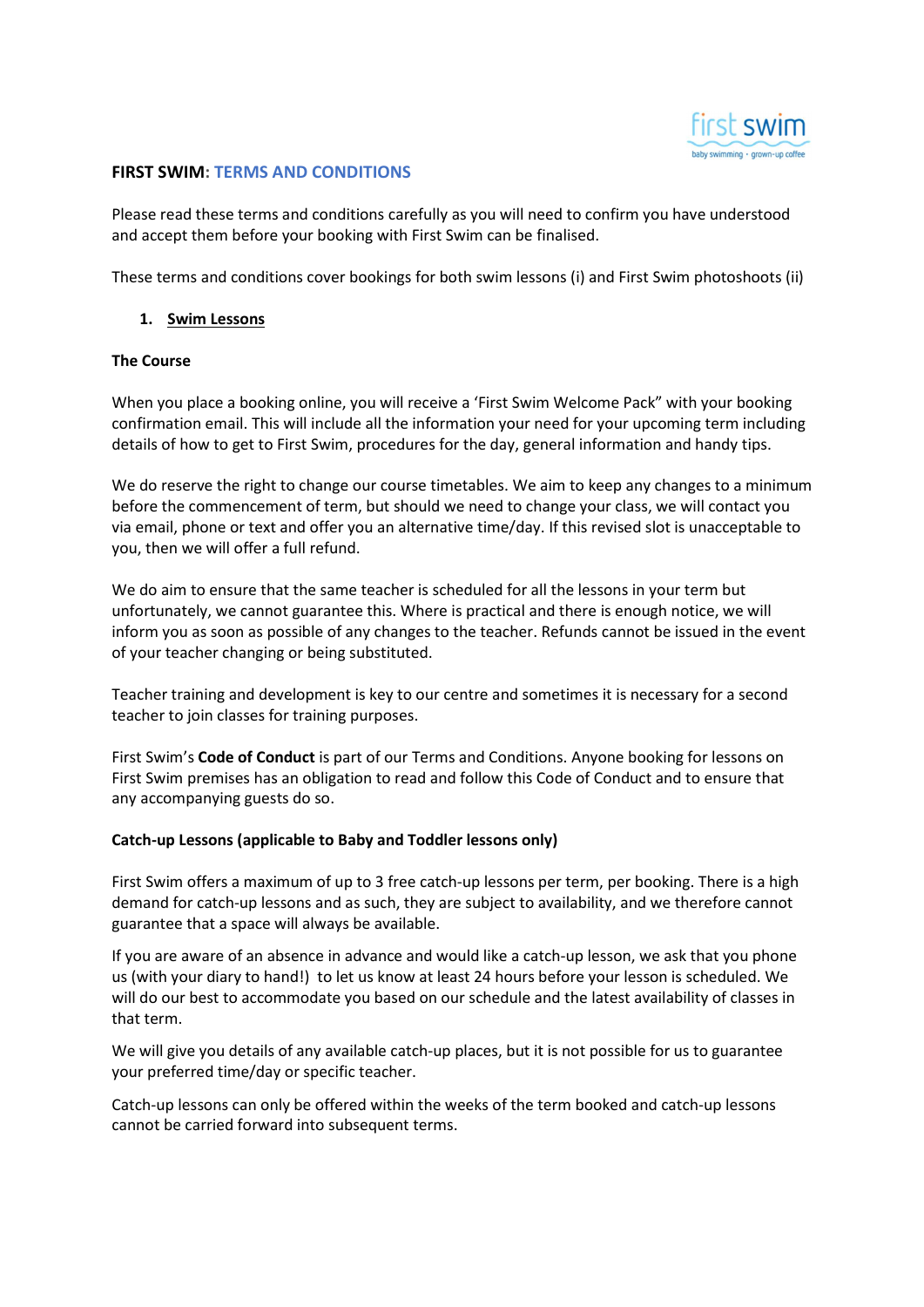If we are unable to find a suitable catch-up session for you within the term, then unfortunately your lesson will be lost. Catch up lessons carry no 'value' and cannot be redeemed or exchanged for credit or cash.

We do politely remind customers that our catch-up lessons are offered on a discretionary basis, so they cannot be credited or refunded if missed or exchanged for a cash value.

Unfortunately, we cannot offer any catch-up lessons for Kick-Start Kids.

### Health & Safety

It is our priority to ensure that your visit is as safe as possible.

Please familiarise yourselves with the fire plan on first arrival. In the event of a fire alarm please proceed to the nearest fire exit and make your way to the fire assembly point shown on the Fire Plan. First Swim Team Members will be on hand to help. DO NOT STOP TO COLLECT PERSONAL BELONGINGS.

You must read and adhere to any health & safety notices posted in the premises and if you do not understand any notice or sign, please ask a First Swim Team Member.

You must comply with any reasonable requests made by the members of staff in relation to matters of health and safety.

Any COVID-19 messages related to Health & Safety will take precedence over other measures.

#### Medical Conditions

It is your responsibility to disclose any medical conditions that may impact you or your child's ability to safely take part in your swim lessons, and you must warrant that you are in good enough health to undertake the activities at First Swim.

If you have high or low blood pressure, heart disease, cardiac irregularities, asthma and/or diabetes, or if you are pregnant, you should consult your doctor prior to using our facilities. If you are in any doubt, please consult a medical professional/GP before taking part. We recommend that Asthmatics bring their inhalers poolside.

#### Mandatory Swimwear

For health & safety and hygiene reasons, First Swim operate a strict double nappy system for all babies and toddlers until they are fully toilet trained.

The double nappy system is a disposable swim nappy worn underneath a Swim Smart Nappy (reusable neoprene nappy). The Swim Smart Nappy should fit with a tight snug around the child's waist and thighs. Your child is welcome to wear a swimsuit, trunks or an eczema suit however they will still have to wear the double nappy system underneath if not toilet trained. Adults must wear appropriate swimwear.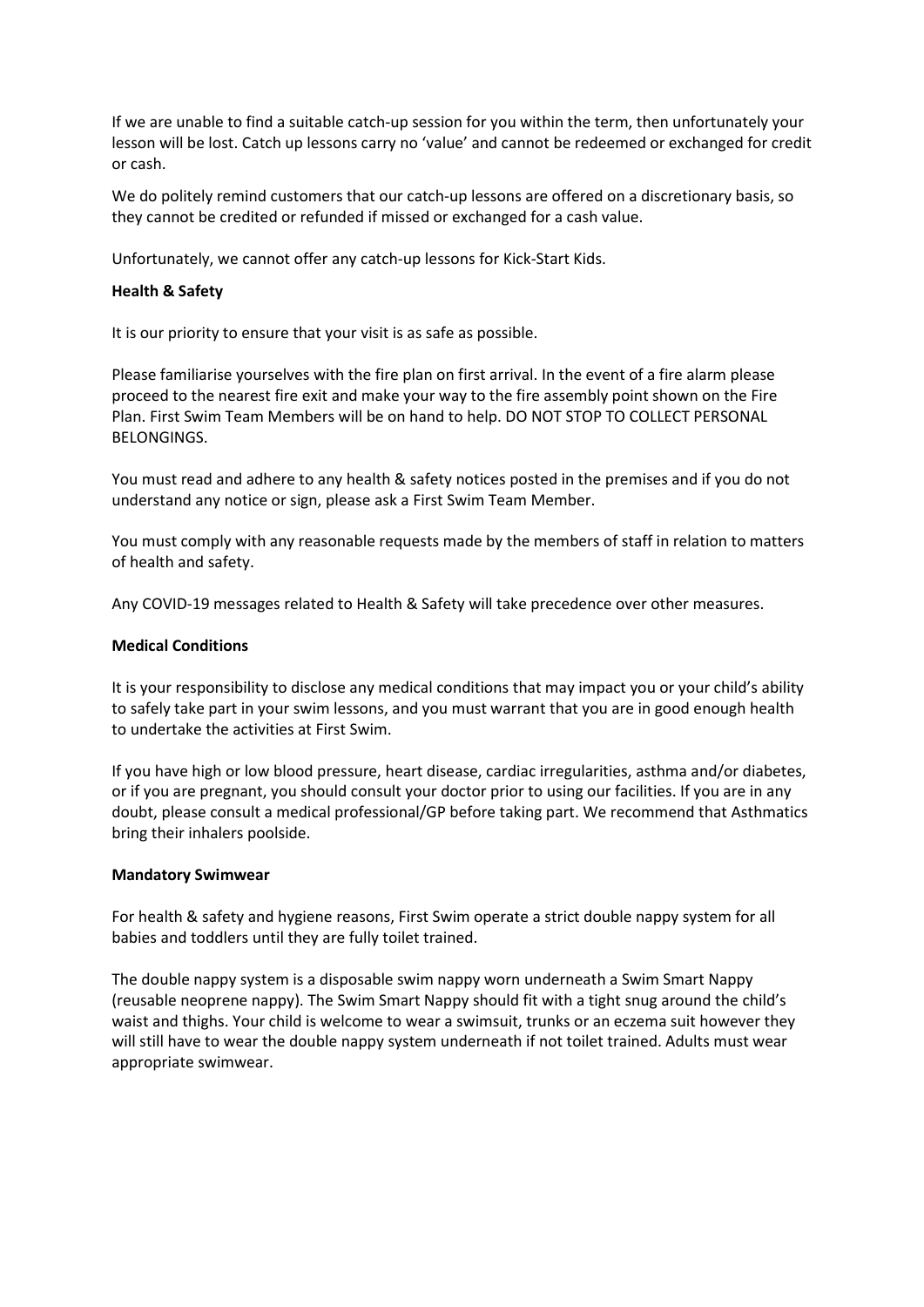# Illness

Babies frequently get colds and if it is just the sniffles then it is fine to bring them along. If they have a bad cough, temperature or are generally quite miserable with it, then we would advise you to stay at home.

We politely ask that you do not attend your lesson if you and/or your child have any illness that you could pass on to others, cause contamination or that is making you or your child feel unwell. Common highly contagious illnesses include Covid-19, conjunctivitis, measles, chicken pox and impetigo – this is not an exhaustive list.

Unfortunately, there is strictly no admittance to the centre if you or your child are suffering from diarrhoea or vomiting. The symptoms must be fully recovered, and stools returned to normal before you can attend.

If you are concerned about any medical condition, we ask that you always check with your medical professional/GP before coming to any lessons.

#### Supervision/Children in the Premises

All children visiting (either for lessons or viewing) are the responsibility of the accompanying adult and must always be supervised during their time in the premises, including the changing rooms. First Swim Ltd and its staff cannot take any responsibility.

To ensure safety at all times, no child under the age of 10 can be left unattended in any area of First Swim. Any child, including attending siblings, who come into the premises, must be under direct adult supervision at all times. Only one adult and the child participating in the lesson are allowed in the wet areas. If you are in the pool with your child for a lesson, any siblings under the age of 10 must remain in the coffee shop and be accompanied by a supervising adult. First Swim Ltd and its staff cannot take any responsibility for children left unattended.

#### Kid's Lessons

All children attending our Kids Lessons must be fully toilet trained.

Please ensure children are ready to enter the pool 5 minutes before the start of the lesson. Adults must accompany the children into the changing room and get them dressed before and after the lesson, and ensure they reach poolside for the teacher to collect them. We ask that all parents/guardians remain in the premises, observing the lesson from the viewing area for the duration of your child's lessons and sign a consent form at the start of every term.

Throughout the lessons your child's behaviour must remain reasonable and respectful of the teacher and their environment, pool, and premises. Any repeated disruption or unacceptable misbehaviour could result in removal from the course. This is solely at First Swim's discretion and refunds would not be given in this instance.

We do not offer catch up lessons for Kids courses.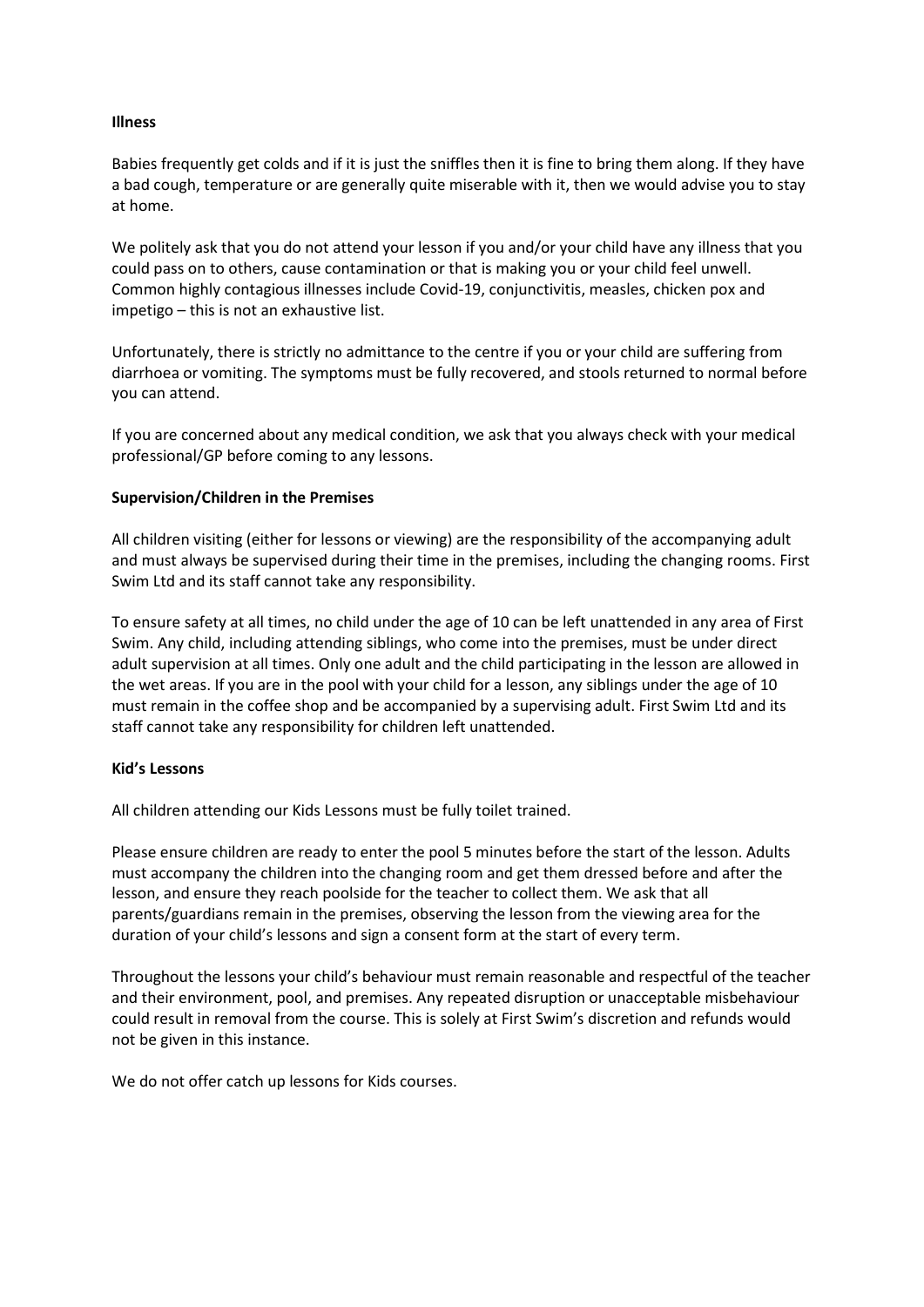# Photography and Video Recording

Please note that First Swim does allow spectators to take photos and video during your lesson(s) from the spectators' area. We do ask that any photos that are of your own child only and not the rest of the group.

Photos and/or video recording may only be taken from the spectator's area. No photography or filming (including mobile phones) may take place in any changing and pool areas.

If you have any concerns regarding other parents/viewers taking photos or videoing during your lesson(s), please email us at info@firstswimlondon.co.uk before the term starts and allow us to inform your class and outline any restrictions. Subsequently, we ask that any individuals who have requested not to be photographed or videoed are respected.

Please note you have a legal responsibility of no publishing or sharing any photo(s) or video(s), including other adults or minors without their permission. First Swim reserves the right to expel any person(s) who fails to comply with these guidelines.

# The booking process

Our lessons are booked through our website and are subject to availability. Unfortunately, we cannot hold spaces on classes in advance due to the limited number of spaces in each lesson.

All existing customers are given early notice of lessons becoming available for booking, in advance of communication out to others. Our 'Club First Swim' membership is available to existing customers wishing to keep the same space (time/day of lesson). For full Terms and Conditions visit www.firstswimlondon.co.uk/club-first-swim

As part of the booking process, we will ask you to register with First Swim. This is done simply by completing the 'create account' process. Returning customers can make future bookings by entering their username and password when prompted.

# Payment

To complete a booking, you will need to make payment in full. Payment can only be accepted as part of the online booking process. Your booking is not guaranteed until you have completed the booking process and received a confirmation email from us. If for any reason you do not receive this email, please contact info@firstswimlondon.co.uk so we can confirm your booking has been made.

Stripe Inc is our card processor and will process your payment details and First Swim will not have access to them.

First Swim may offer discount codes to new and existing customers for various promotional reasons. Discount codes can only be used online during the booking process. Discounts cannot be applied after payment is complete. First Swim will not offer credit or refund any discount offer after the process is complete. Some Discount codes cannot be used with any other offers (please refer to the details of the discount code when issued). Please note Discount codes cannot be redeemed or exchanged for cash.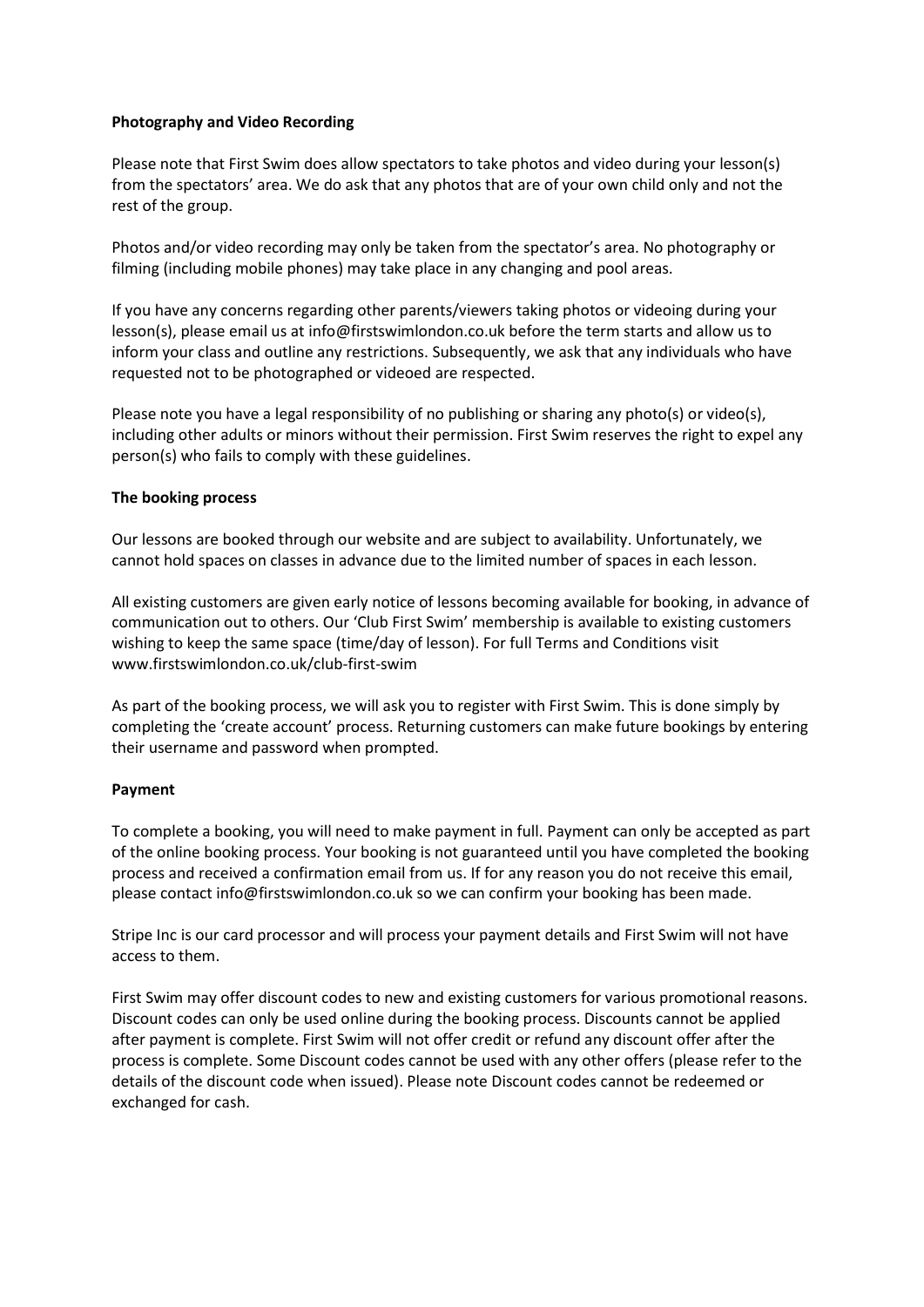# Agreement

To complete a booking, you will need to have read and accepted our (i) Terms and Conditions, (ii) Assumption of Risk agreement and (iii) Our code of Conduct. Once your booking has been processed, this contract will immediately come into effect.

Your agreement with First Swim exists for the duration of the booked term. A new agreement will be created for each new term booked in line with our booking procedures and current Terms and Conditions. First Swim does not discuss or enter legal contracts with persons under the age of 18.

First Swim reserves the right to withdraw from the agreement with no refund if the information you have provided during the booking process or term is proved to be deliberately false or incorrect.

First Swim reserves the right to withdraw from the agreement with no refund if there is infringement of the national or local health and safety requirements/policy and/or First Swim Code of Conduct.

First Swim may, at its own discretion, refuse entry to a client to its courses if it is felt that the client's behaviour is unreasonable or is in breach of our Code of Conduct.

# Changes to your booking

First Swim will consider making changes to your booking after confirmation is complete and/ or following the start of term. Changes however cannot be guaranteed. If you wish to make a change to a booking contact info@firstswimlondon.co.uk and we'll do our best to help. We reserve the right to apply an administration charge of £12 for making any changes.

# Cancellations and Refunds

We ask that you request a cancellation of a confirmed booking via email to info@firstswimlondon.co.uk. Refunds are issued on bookings cancelled with 28 days' notice or more to the start date of a term and we reserve the right to charge an administration fee of £20. Charges will be deducted from any refund before it is processed.

Any agreed refunds will be issued to the card you used to place the original order. This typically takes 5-7 working days dependent on your bank/card issuer. Please note refunds may take up to 45 days to be processed.

If you wish to cancel a confirmed booking within 28 days of the start of a term, you will be issued with a credit note and no refund will be issued. The value of the credit note will be equal to the value of the term fee, and we reserve the right to charge £20 administration fee. Please note the Credit Note must be used within 12 months from the day of the original booking. Please note Credit Notes are not transferable to any other person and cannot be refunded. Our full credit/voucher terms and conditions can be found here

If you wish to cancel a confirmed booking once the term has already started, no refund or credit will be offered.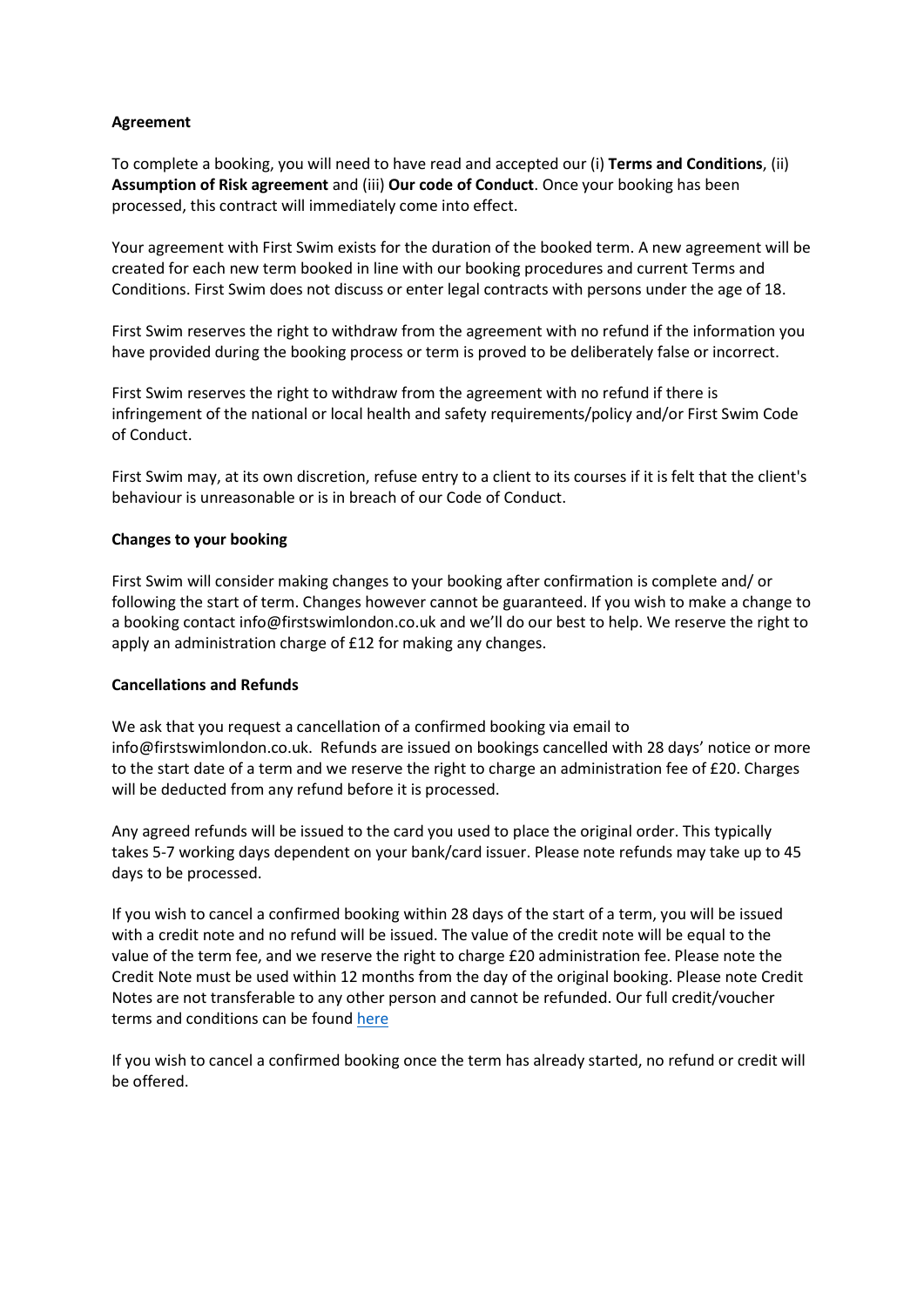### Missed Lessons

First Swim are unable to refund or credit for any missed lesson(s), this includes any lesson(s) missed due to illness of either parent/guardian or child, holidays or non-attendance. First Swim will not refund, credit or transfer any missed lesson(s) from your current term to an alternative term.

### Lessons in Progress

Should a lesson already be in progress (or about to start) and must be stopped for any reason, First Swim is not obliged to refund or credit the lesson. If the lesson has been running less than 20 minutes when stopped, we will offer you a catch-up lesson within our catch-up lesson policy. If the lesson must be stopped for any reason after 20 minutes, no catch-up lesson can be offered.

# Cancelled Lessons

There may be circumstances out of our control, where we are unable to provide you with your lesson. First Swim will make reasonable efforts to communicate this to you via email and/or text message in advance of your lesson.

Where a single one of your planned lessons is cancelled due to circumstances out of our control, First Swim will offer available places on other, level appropriate, planned lessons within the timetable/remainder of the term or a 4-week period thereafter. First Swim cannot guarantee the timing of these sessions will be appropriate for your schedule. In the event that no suitable alternative can be found or offered then unfortunately the lesson will be lost, and no refund or credit will be given.

All reasonable and practical effort is made by First Swim to provide you with your lessons, however in the instance where more than one of your lessons is cancelled during a term of lessons and/or an extended period of closure is necessary as a result of circumstances outside of our control, it is highly likely that First Swim will unfortunately be unable to provide you with your lessons and the affected lessons will be lost and no refunds/credits will be given.

# Lost Property and Valuables

All property left within First Swim premises is left at your own risk. First Swim will not accept any liability for articles lost, damaged or stolen in any First Swim Centre – any lost property will be kept for up to 4 weeks (if the item is small and can be practically stored). Larger items will be kept for up to 2 weeks. Any unclaimed lost property after these periods with be donated to local charities or disposed of.

# Data Protection Policy

First Swim will not use or make available any personal information that we hold to any third party not directly responsible for or connected with the administration of your booking.

First Swim will not use your personal information except to send you promotions, mail marketing, course information and notifications. If you prefer not to be sent any correspondence from First Swim, please contact us by email at info@firstswimlondon.co.uk.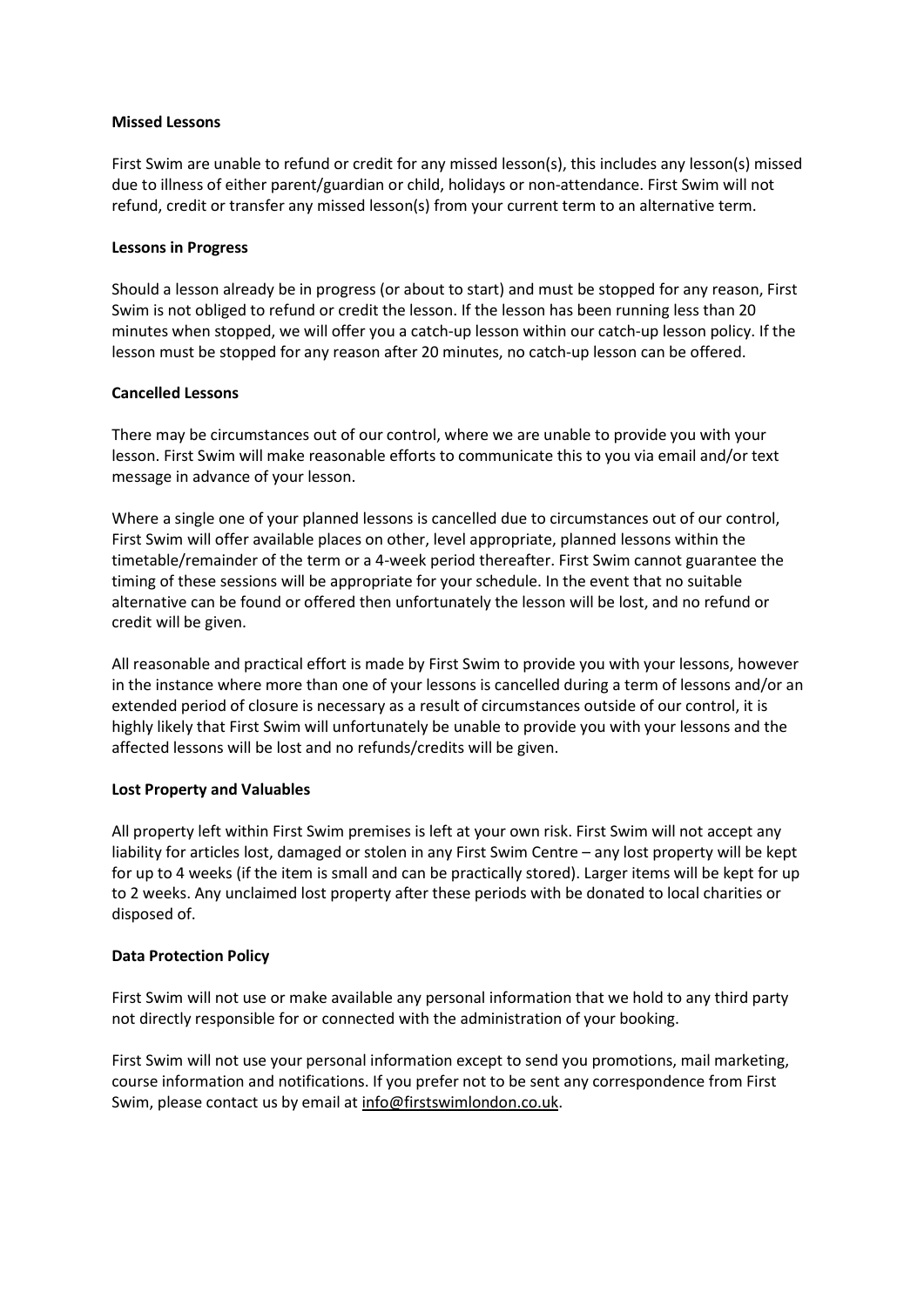First Swim collects information about you when you book a swimming course, take part in promotions, competitions, costumer surveys and questionnaires or when you contact us e.g. in writing, call or email us. Please read First Swim Privacy Statement for more information.

# Information Accuracy

First Swim ensures that all the information provided in our documentation or by any other mediums such as our web site, www.firstswimlondon.co.uk is accurate. Where we are aware of any changes following the receipt of your completed booking documentations and payment, we will make every effort to inform you prior to the start of your lessons.

# Amendments to Terms & Conditions and Statutory Rights

First Swim reserves the right to amend its booking terms and conditions and associated documentation at any time. These Terms and Conditions do not affect your statutory rights.

# 2. Photoshoots/Professional Photography

# Bookings and refunds

Booking photoshoots takes place on our website www.firstswimlondon.co.uk.

The photo shoot booking fee covers the cost of attending the photo shoot, and 4 professionally edited high resolution digital images - it does not include any products such as prints, posters or frames.

If you wish to cancel your photo shoot booking more than 14 days before the photo shoot, you will receive a full refund less an administration charge of £20. Cancellations within 14 days will result in a credit note being issued less an administration charge of £20, which can be redeemed against purchases from First Swim Ltd.

Refunds cannot be issued should you be unable to attend the photoshoot on the day (due to sickness for example).

If the photoshoot is unable to go ahead on the day, or the time or date of the photoshoot changes due to reasons beyond the control of First Swim Ltd, all reasonable efforts will be made to offer an alternate date/ location as soon as possible. We are unable to offer refunds in this situation.

# Photo Shoot Attendance

The safety and wellbeing of all children attending a First Swim Photoshoot is our priority.

All children in attending the photoshoot need to be comfortable in the water and able to be handled by a First Swim Ltd swim instructor. We do not recommend attending a first swim photoshoot if your child is not fully comfortable in the water. Our Swim instructors are trained to appropriately handled children in the water and will use cues to prompt activity in the water such as underwater submersions – enabling our professional photographer to capture images.

Every effort will be made on the day to ensure that little ones are happy and can participate, however should our teacher decide that underwater photographs are not appropriate (because the child is to upset for example) then surface photos will be taken instead.

As part of the booking process, we will ask you to become a First Swim member. This is done simply by completing the 'create account' process. Returning customers can make future bookings by entering their member ID and password when prompted. The policies regarding illness, personal